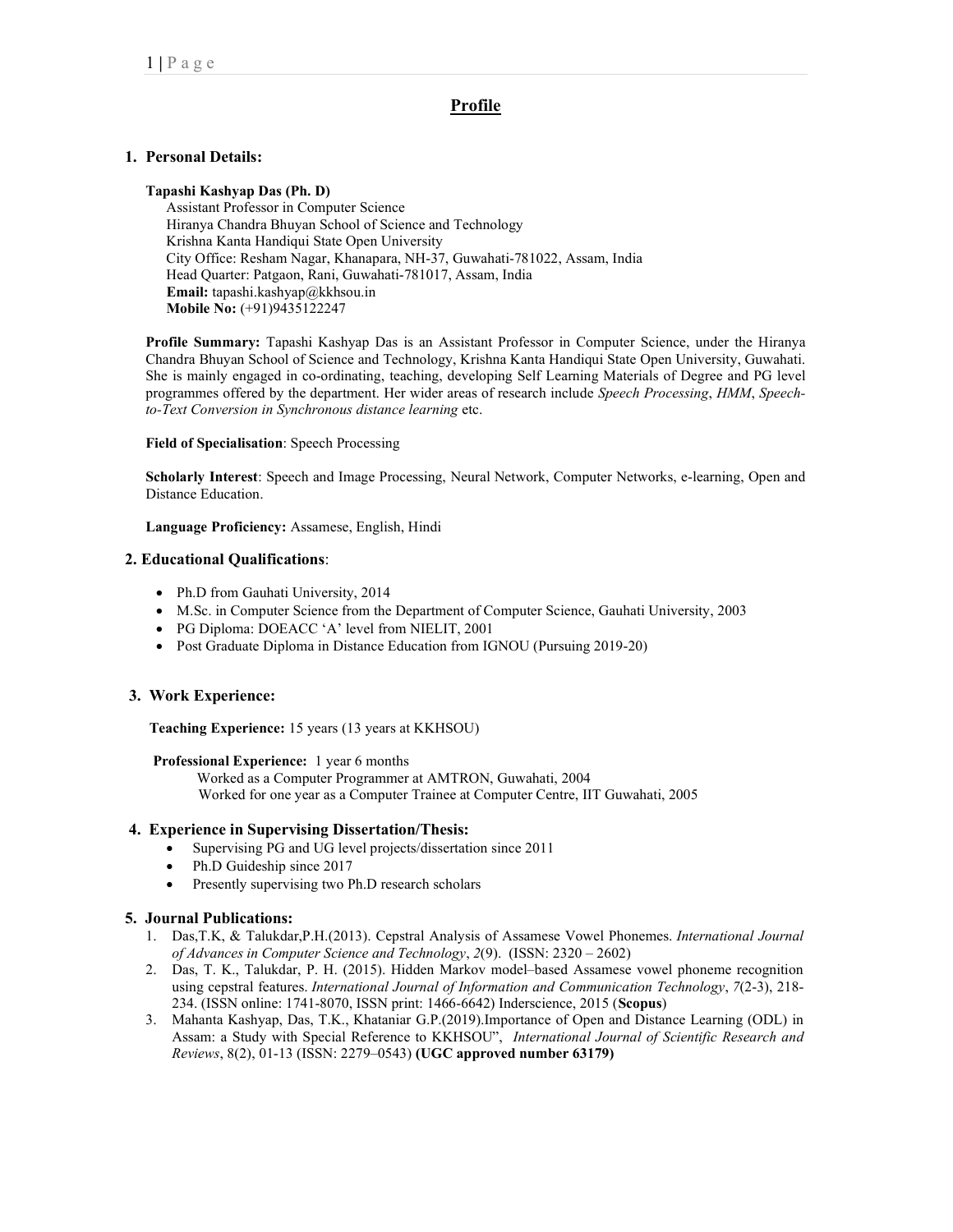# 6. Chapters/Research Papers in Books:

- 1. Book chapter entitled "Role of Distance Education in Healthcare" published in "An Eclectic Study on Yoga, Physical Education and Developmental Skills", 90-95, March 2018. ISBN 978-93-87263-39-0
- 2. Das,T.K., & Senapati, C. (2017). "An ICT-Based Framework for Agricultural Development in Rural Assam", in the Conference Volume of selected paper in International Conference on Developmental Interventions and Open Learning for Empowering and Transforming Society, 291-304, Dec'2017. ISBN 978-81-934669-0-2
- 3. Research paper entitled "Speech to Text Conversion in Synchronous Distance Learning" in the Proceedings of Symbiosis International Conference on Open and Distance Learning, February 2011, Pune, India.
- 4. Research paper "Speech to Text Conversion using HMM" in the Proceedings of National Conference on Computational Intelligence and Signal Processing (CISP) 2011, Guwahati, India.

# 7. Other Publications:

- 1. 'Introductory Concept'; Computer Programming using C, 978-93-87940-19-2, slm KKHSOU, 2018
- 2. 'Functions'; Computer Programming using C, 978-93-87940-19-2, slm KKHSOU, 2018
- 3. 'Operators and Expressions; Computer Programming using C, 978-93-87940-19-2,slm KKHSOU, 2018
- 4. 'Conditional Statementst'; Computer Programming using C, 978-93-87940-19-2, slm KKHSOU, 2018
- 5. 'Introduction to Computer Network'; Fundamentals of Networking and Web Technology, 978-93-87940- 20-8, slm KKHSOU, 2018
- 6. 'Network Device'; Fundamentals of Networking and Web Technology, 978-93-87940-20-8, slm KKHSOU, 2018
- 7. 'Network Topology'; Fundamentals of Networking and Web Technology, 978-93-87940-20-8, slm KKHSOU, 2018
- 8. 'Data Transmission'; Fundamentals of Networking and Web Technology, 978-93-87940-20-8, slm KKHSOU, 2018
- 9. 'Transmission Media'; Fundamentals of Networking and Web Technology, 978-93-87940-20-8, slm KKHSOU, 2018
- 10. 'Microsoft Word-Part I'; Computer Fundamentals and PC Software, 978-93-87940-18-5, slm KKHSOU, 2018
- 11. 'Microsoft Word-Part II'; Computer Fundamentals and PC Software, 978-93-87940-18-5, slm KKHSOU, 2018
- 12. 'Stack'; Data Structure Through C Language, 978-93-89123-03-6, slm KKHSOU, 2019
- 13. 'Searching'; Data Structure Through C Language, 978-93-89123-03-6, slm KKHSOU, 2019
- 14. 'File structure and Organization'; Fundamentals of Database Management Systems, 978-93-89123-02-9, slm KKHSOU, 2019
- 15. 'Relational Databases'; Fundamentals of Database Management Systems, 978-93-89123-02-9, slm KKHSOU, 2019
- Numbers of SLM units written for BCA, MCA, PGDCA programme which are adopted by two other universities namely Uttarakhand Open University, Uttarakhand and Vardhmanman Mahabeer Open University, Rajasthan through MoU with KKHSOU (during 2010-2014)
- Numbers of SLM units written for BPP, CCA, D.El.Ed. Programme published by KKHSOU (during 2008- 2017)
- Working paper: Published a working paper entitled 'A study on perception on MOOCs in Engineering Colleges", KKHSOU, 2019.

### As Book/Journal Editor:

Edited Computer Paper of MBA Self Learning Material, KKHSOU, and numbers of chapters for BCA, PGDCA programme.

### 8. Seminars/Conferences attended:

### National

- 1. Participated in the National Webinar entitled "Artificial Intelligence in Healthcare" organized by Department of Computer Science and Electronics, USTM, Meghalaya on 8th June 2020.
- 2. Attended a webinar organized by BAOU Gujarat, on the topic "Relevance and importance of Open and Distance learning in present time"  $6<sup>th</sup>$  June 2020.
- 3. Attended in the "National Conference on Social Sector Development and Governance Issues in the North-*East*" organized by KKHSOU,  $28<sup>th</sup>$  &  $29<sup>th</sup>$  Nov' 2015.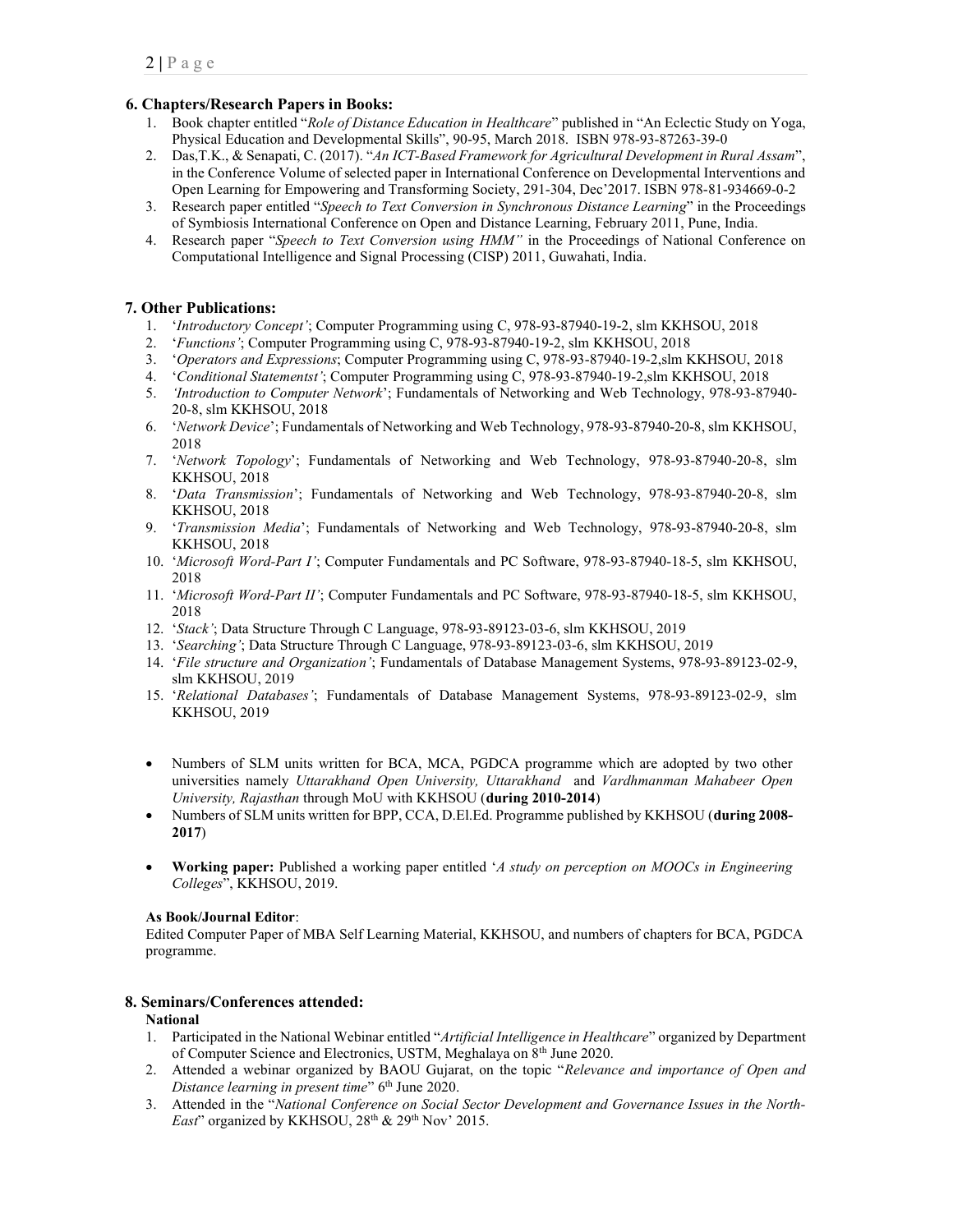- 4. Presented a paper in the "National Conference on Computational Intelligence and Signal Processing (CISP) 2011", March 2011, Guwahati, India.
- 5. Attended in the National conference on Economic Development of Assam, December 2010, KKHSOU, Guwahati, Assam.
- 6. Attended the Northeast Information and Communication Technology Conference, August, 2009, Guwahati, Assam.
- 7. Participated in the National Conference on e-SLM Content Design and Development, March, 2008, Jadavpur University, Kolkata.
- 8. Participated in the National Seminar on Convergence of Knowledge Management and Quality Assurance in e-SLM, March 2008, Jadavpur University, Kolkata.

#### International:

- 1. Attended a webinar "Commemorating  $75<sup>th</sup>$  Anniversary of the Victory of the soviet People in the great Patriotic War", Indian Association of Teachers of Russian Language and literature in collaboration with KKHSOU, dated 8<sup>th</sup> May 2020.
- 2. Presented a paper entitled "Online Learning in the time of COVID-19 in India: a study" in the Two-day International Online Conference on Teaching-Learning in the Time of Pandemic: Role of Online-Learning, 21-22 April 2020 organized by CEMCA and KKHSOU.
- 3. Presented a paper entitled "An ICT-based Framework for Agricultural Development in Rural Assam" in the International Conference on Developmental Interventions and Open Learning for Empowering and Transforming Society, December 2017, Guwahati.
- 4. Presented a paper in entitled "Speech to Text Conversion in Synchronous Distance Learning" in Symbiosis International Conference on Open and Distance Learning, February 2011, Pune, India.

### 9. Workshops/Training Programmes attended:

- 1. Attended online training programme on "E-content creation and E-learning through MOOCs" organized by Department of Library and Information Sciences, Gauhati University in association with Assam College Librarians' Association(ACLA) on 4<sup>th</sup> June 2020.
- 2. Attended a one day training programme organized by Central Library of KKHSOU on the topic "*Ethical* Issues and use of Anti Plagiarism for the Academic Integrity",  $26<sup>th</sup>$  April' 2020
- 3. Attended a three day workshop on "Course Designing Workshop on Diploma in ICT in Education" at SCERT, Assam, Kahilipara, 2019.
- 4. Attended a workshop on 'Intellectual Property Rights (IPR)', organized by KKHSOU on 13<sup>th</sup> August, 2019.
- 5. Attended two-day workshop on "Adoption and Development of MOOCs" on 28<sup>th</sup> and 29<sup>th</sup> June, 2018, KKHSOU, IIBM, Guwahati.
- 6. Attended one day workshop on "Moving towards Choice Based Credit System (CBCS) and the NAAC's Assessment and Accreditation by KKHSOU: A Road Map" on 5<sup>th</sup> March, 2018, KKHSOU Headquarter, Patgaon, Rani.
- 7. Attended the Workshop on "Development of MOOCs using OER" on 4.5.2017 organized by KKHSOU.
- 8. Attended the Workshop on "Development of MOOCs using OER" on 4<sup>th</sup> May 2017 organized by KKHSOU.
- 9. Attended the workshop on "Anger and Stress Management" organized by KKHSOU,  $23<sup>rd</sup>$   $24<sup>th</sup>$  July 2016, at Cotton College, Guwahati.
- 10. Attended workshop on "Open Educational Resources for Development" organized by Commonwealth Educational Media Centre for Asia (CEMCA), New Delhi in collaboration with KKHSOU, October 2014, Guwahati.
- 11. Participated in the workshop on "SLM writing and Research Methodology" organized by KKHSOU, Guwahati in collaboration with Distance Education Council, New Delhi, March 2013.
- 12. Attended F.D.P. on *Entrepreneurship* from 15 February 2010 to 26<sup>th</sup> February 2010 at Indian Institute of Entrepreneurship, Guwahati.
- 13. Five (5) days participations in the "National Workshop on Research in Distance and Online Learning", November 23-27, 2009, organized by STRIDE, IGNOU, New Delhi.
- 14. Workshop on Producing Open and Distance Learning Courseware using Metamorphosis, June-July, 2009, Krisha Kanta Handiqui State Open University, Assam.
- 15. Attended 'The sixth regional consultation on Community Radio Awareness', January, 2009, Guwahati, Assam.
- 16. Attended 'Post Conference Workshop IDEA 2008" STRIDE and IGNOU, November 2008.
- 17. Workshop on "Developing Study Skills and Communication Skills in Distance Learners of the North-East Region of India", organized by Stride, IGNOU on November 17th 2008 sponsored by EDNERU, IGNOU in collaboration with IDOL, Gauhati University and KKHSOU.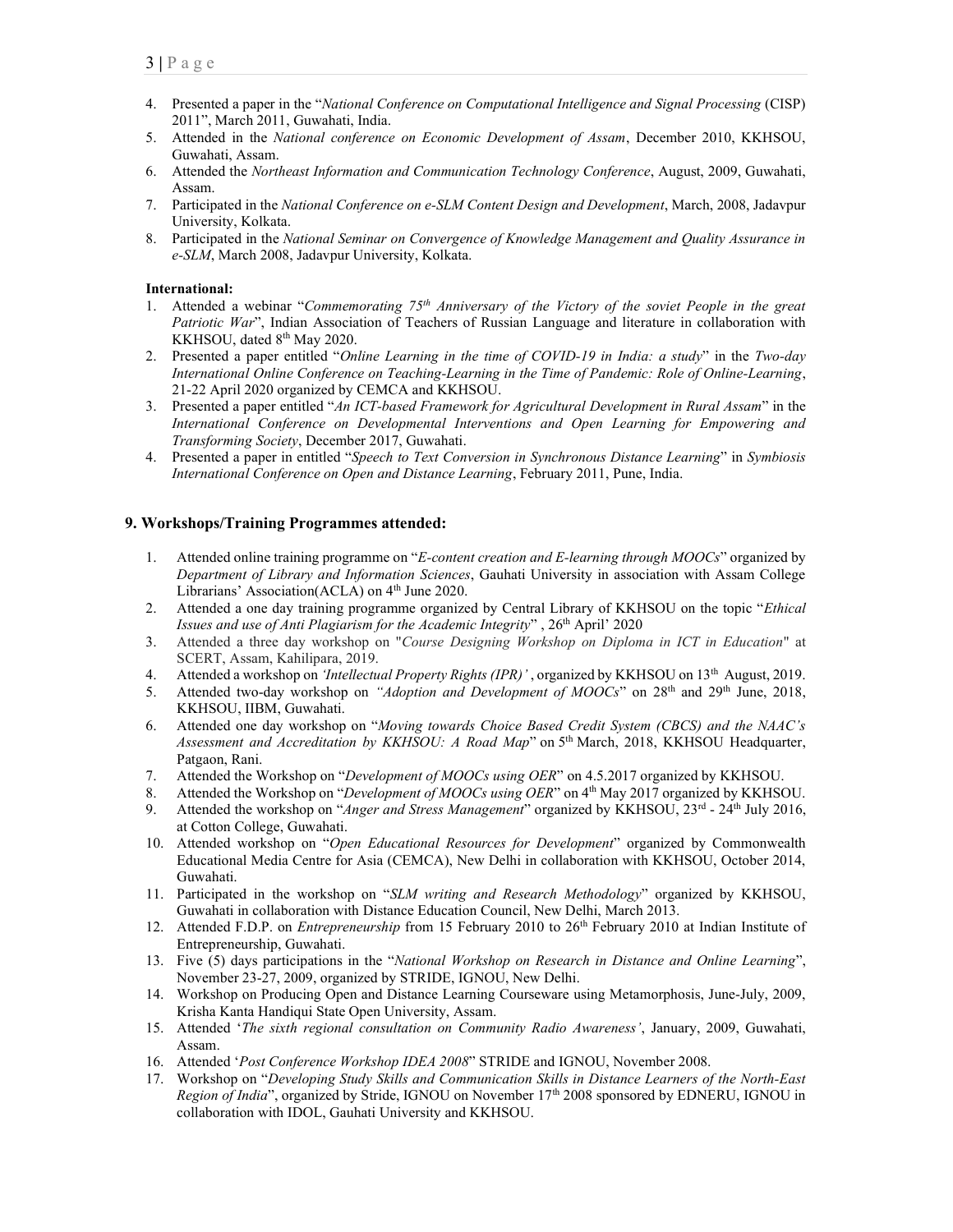18. Workshop on "Development of Self Learning Material", December 2007, Krishna Kanta Handiqui State Open University, Guwahati, Assam.

## 10. Professional Programmes Completed:

- 1. Successfully completed UGC sponsored Refresher Course on "Machine Learning" at HRDC, Gauhati University, Assam  $(29<sup>th</sup> Jan' 2020 - 11<sup>th</sup> Feb' 2020)$ .
- 2. Successfully completed UGC sponsored Refresher Course "Yoga, Physical Education and Soft Skill" at HRDC, Gauhati University, Assam (7<sup>th</sup> March 2018 - 27<sup>th</sup> March 2018).
- 3. Successfully completed UGC sponsored Orientation Programme at HRDC, Gauhati University, Assam (23<sup>rd</sup>) Feb'2017 - 22nd March 2017).
- 4. Completed the Five Days Online FDP on "Digital Image Processing with Research Methodology" organized by Karpagam College of Engineering, Coimbatore from 15-06-2020 to 19-06-2020.
- 5. Completed the COL online course on Understanding Open Educational Resources using Technology-Enabled Learning Lounge on 23rd June 2020.
- 6. Completed 4-day online workshop on Capacity Building of Teaching and Academic Staff of KKHSOU on 'Development of MOOCs for ODL Learners', 22-25 June 2020.
- 7. Participated in the three-day Online Workshop on "Capacity Building of Academic Counsellors of KKHSOU", scheduled during 16, 17 & 18 June, 2020, organised by KKHSOU, Guwahati, Assam, in collaboration with Commonwealth Educational Media Centre for Asia (CEMCA), New Delhi.

### 11. Experience in Organising Conference/Seminars/Webinars/Workshop/Event:

- 1. Organized Departmental event "Computer Security Day" twice in Computer Science Department under the Hiranya Chandra Bhuyan School of Science and Technology KKHSOU (2018, 2019)
- 2. Conducted workshop on "Counseling the Counsellors of BCA", Dec' 2011
- 3. Conducted workshop on "Counseling the Counsellors of BCA", Dec' 2010

### 12. Resource person/Expert appointed:

1. Appointed as an expert for evaluation of Computer Books & Courses at Assam Electronic Development Corporation Ltd, Ref.no: AEDC/RGCEP/BOOKS/130/1103 dated 17<sup>th</sup> May 2014.

### 13. Administrative Experiences:

- 1. Member of Publication Committee III: Working papers and Occasional papers, 2020
- 2. Member of the task group "Social and Industry Connect", UGC Quality Mandate, 2020
- 3. Member of NAAC Criterion Committee (2017 onwards)
- 4. Member of various committees of KKHSOU Convocation 2014, 2017, 2019.
- 5. Appointment as Examination Monitoring Officer for the year 2018.
- 6. Member of ICT support team, Reception and Registration Committee in the International Conference on
- 7. Developmental Interventions and Open Learning for Empowering and Transforming Society, December 2017, Guwahati, organized by KKHSOU.
- 8. Member of "Mother Teresa Social Welfare Mission" 2018 of KKHSOU
- 9. Member of Monitoring Cell for improving the quality of the KKHSOU ICT Enabled Programmes (2016)
- 10. Members of Re-design and Up-gradation of KKHSOU website committee (2015)
- 11. Member of Examination Discipline Committee (2015)
- 12. Member of Grievance Redressal Committee (2013-14)
- 13. Member of making preliminary draft of curriculum of new programme for two year Bachelor Preparatory Programme (BPP), 2013.

### 14. Research & Consultancy Projects:

1. Completed a minor project CMS based KKHSOU website in one and half year with two other project investigators (2015-16)